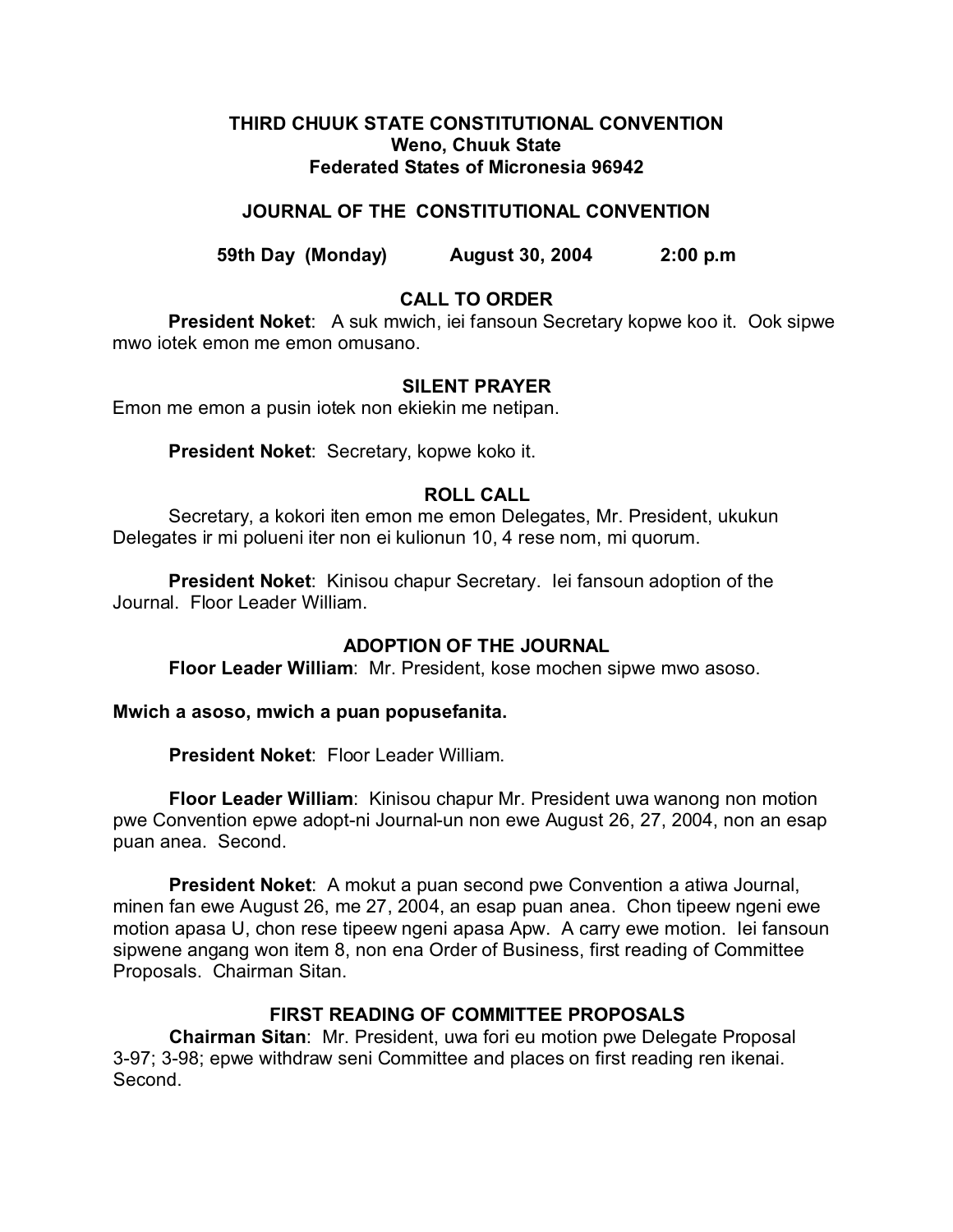**President Noket**: A mokut a puan second pwe Delegate Proposal 3-97; me 3-98; epwe withdraw seni committee, mi wor mefian emon won ewe motion. Ika ese wor, sipwene utut won ewe motion, chon tipeew ngeni pwe epwe ne withdraw ekkena 2 Delegate Proposals seni Committee apasa U, chon rese tipeew ngeni apasa Apw. A ketiw ewe motion. Ina ekkena Delegate Proposal ra winiti Committee Proposals iei ra place won first reading of Committee Proposals. Ika mi wor eu motion epwe - ika mi chok automatic pwe a nom won first reading, Committee Proposals.

**Floor Leader William**: Mr. President kose mochen sipwe mwo asoso.

### **Mwich a asoso, mwich a puan popusefanita.**

**President Noket**: Mwich a popusefanita. Iei kich mi nom won first reading Calendar, kich mi nom won first reading calendar - Order of Business. Vice President Aten.

**Vice President Aten**: Kinisou Mr.President, for the record uchok mochen kapas eis ngeni Mr. Secretary, ekkewe Delegate Proposals ekeran withdraw a winiti Committee Proposal Nampa met, iwe epwe place won ian me won first reading?

**Secretary**: Epwe nom fachikin - epwe tapweto murin © epwe a, b, c. iwe a d, me e. Nampan CP 38; CP 39. Ewe 3-97; epwe CP 3-38; ewe 3-98; epwe CP 3-39;

**President Noket**: Ewe Delegate Proposal No. 3-97; epwe 3-38; ewe Delegate Proposal No. 3-98; epwe winiti CP No. 3-39; ir me ruu ena 38 epwe (d) non ena first reading. CP No. 3-38, iwe (e) epwe CP No. 3-39; Chairman Mori.

**Chairman Mori**: Kinisou Mr. President my question was answered my - I shared the same concern with the Vice President, thank you Mr. President.

**President Noket**: Iwe Chairman Sitan, ke eitieta poum.

**Chairman Sitan**: Kose mochen sipwe mwo ekis asoso.

### **Mwich a asoso, mwich a popusefanita**.

**President Noket**: Mwich a poputa sefan. William Kaiuo.

**Floor Leader William**: Ewer, kinisou chapur Mr. President, fan iten ewe weweoch non ewe asoso, uwa wanong non motion pwe Convention epwe mwo satiw won item No. 9, second reading of committee proposals. Second.

### **SECOND READING OF COMMITTEE PROPOSALS**

**President Noket**: A mokut a puan second pwe convention epwe ne angang won iten 9 won nouch na Order of Business, sipwe akomw ne angang won 2nd reading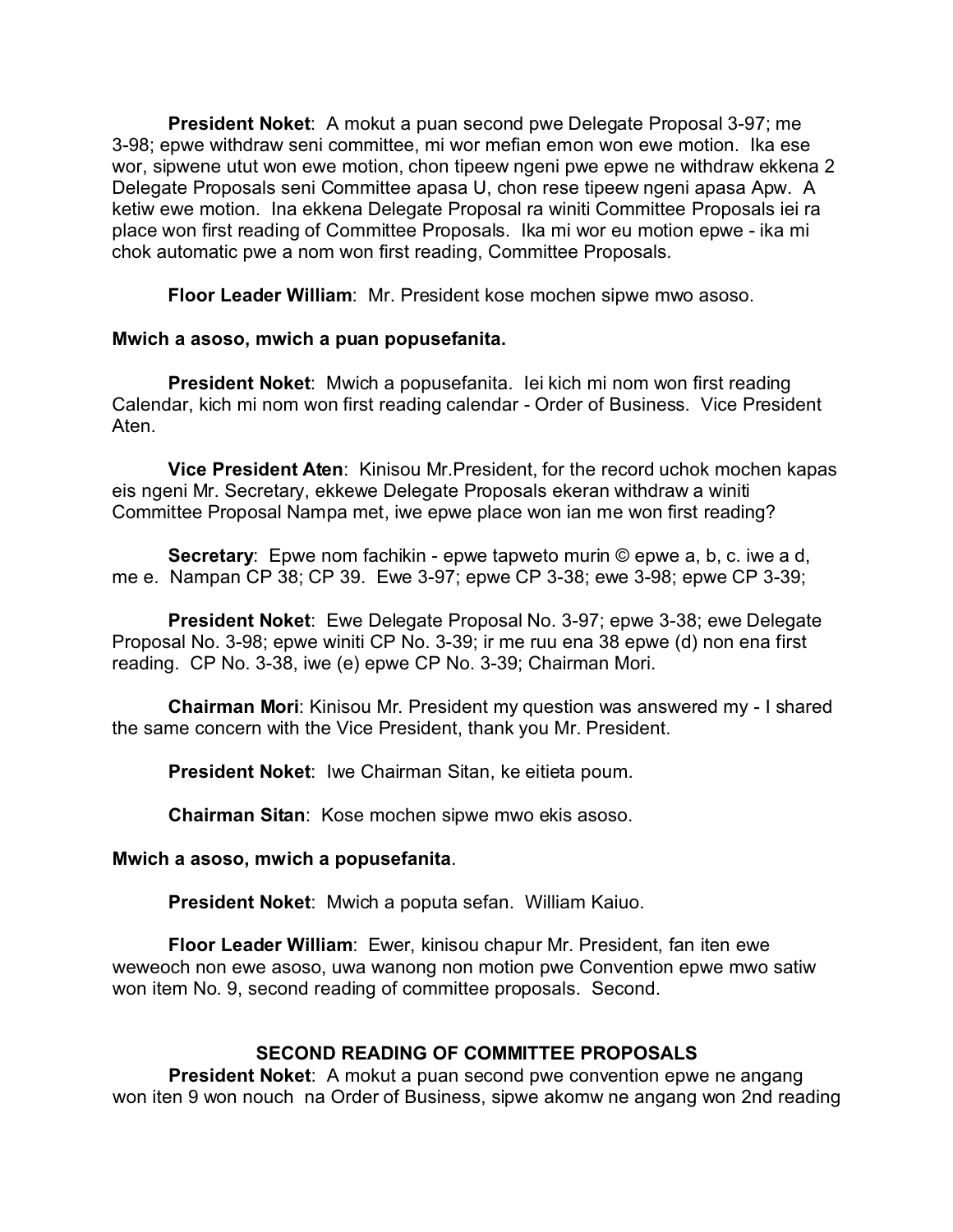of Committee Proposals. Iei a wes angangen COW, won ekkei proposals, meinisin, a puan wes report seni ewe Chairman, won meinisin ekkei proposals, iwe metei sipwene angang won Plenary. Wewen nge a rise ewe COW ngeni Plenary. Iei fansoun sipwene sopweno ach discussion won me take final vote won ekkei proposals. Iei sipwene poputa won ena (a). Floor Leader William.

**Floor Leader William**: Ewer, kinisou chapur Mr. President, uwa wanong non motion pwe convention epwe etiwa Committee Proposal No. 3-06; non aruen anea. Second.

**President Noket**: A mokut a puan second pwe convention a pass-ni Committee Proposal No. 3-06; non aruen anea. Secretary kopwe aneani metena Proposal a apasa.

**Secretary**: Mr. President, CP 3-06; to amend Article VIII, Section 8 of the Chuuk State Constitution relating to prohibiting the Government from levying tax on real property by adding an exception thereof.

**President Noket**: Iei fansoun discussion won ewe motion, Chairman Sitan.

**Chairman Sitan**: Kinisou Mr. President, fellow delegates, ngang u mochen ekis tungor ei - ami alilis ren ei proposal, are pwe mi wor amendment oupwe mochen siwili an epwe pass, oupwe fori, just for the record, Mr. President, ei proposal is good for public or the State of Chuuk. Ai luku emon me emon neich ese let ika ese fit ngeni ach special interest, ika ach - nouch constituents ika met. But for the public interest ai luku mi auchea ei proposal. Iei pual eu ekkewe goal objective we must find revenues ren epwe alisi ach ei State Government. Ren ena wewe uwa tungor ami delegates oupwe nengeni ika mi wor ia ouse sani me ian, please make a floor amendment. Kinisou.

**Floor Leader William**: Mr. President.

**President Noket**: Floor Leader William.

**Floor Leader William**: Ewer, kinisou chapur Mr. President fan iten ewe wewe iei popun uwa wanong non motion pwe a koukutiw poraus. Won ewe CP No. 3-06; Second.

**President Noket**: A mokut a puan second pwe a koukutiw anini ika poraus won ei Committee Proposal 3-06; chon tipeew ngeni ewe motion pwe a ukutiw anini apasa U, chon rese tipeew ngeni apasa Apw. A koukutiw anini. Iei fansoun epwene wor roll call, iwe ewe chok ika meinisin sitipeew ngeni pwe a pass eu proposals sipwe apasa U, nge ekkewe rese vote iwe ese count ar vote. Ika 10 re apasa U, iwe e tongeni pass ei Committee Proposal. Iei fansoun Secretary epwene…..

**Chairman Stephen**: Otufichi mwo osupwang.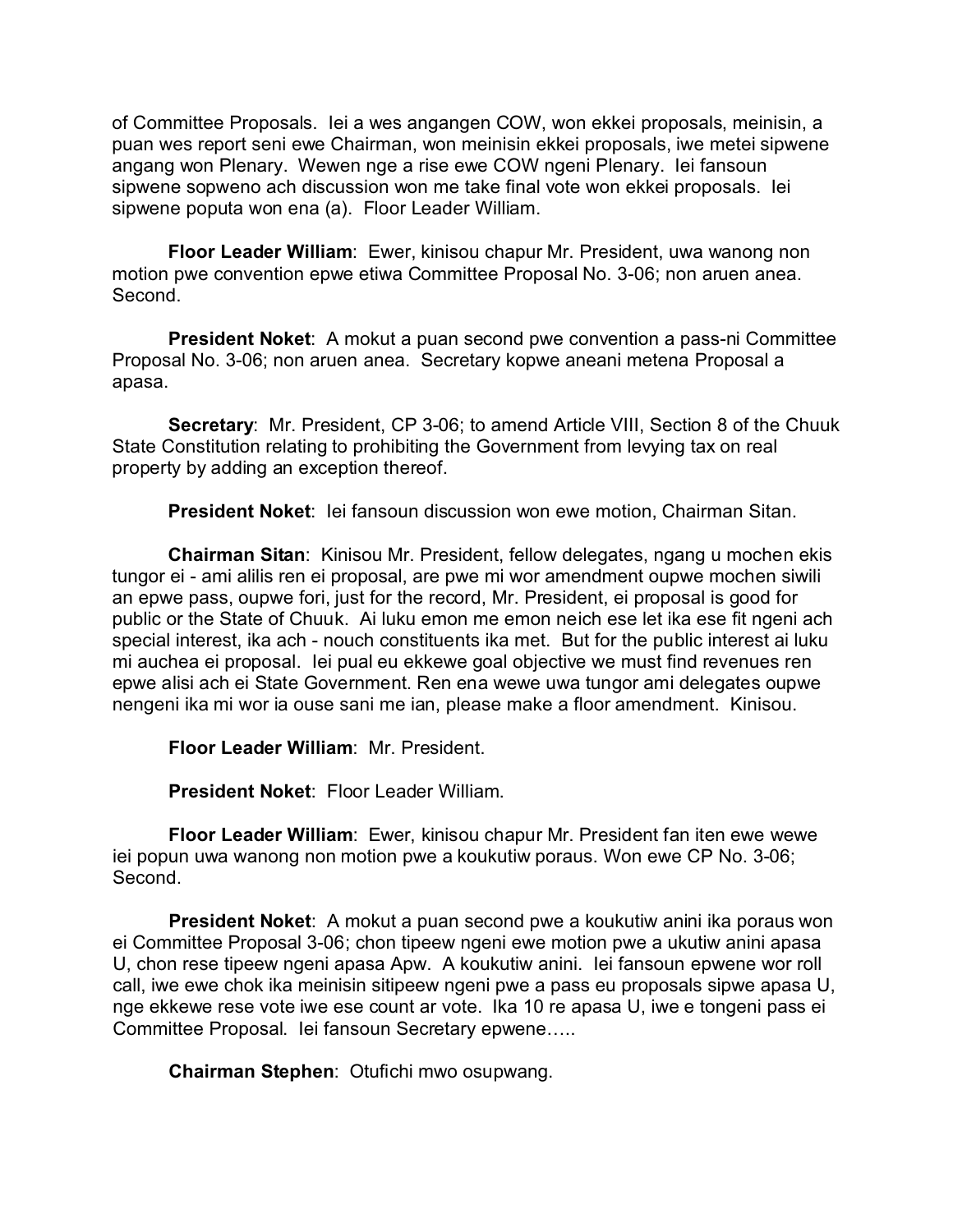**President Noket**: Chairman Stephen.

**Chairman Stephen**: Oh ifan ena last version of that Committee Proposal, ese ngang wor nei. Ika Secretary epwe mwan chok aneanauu ena final version of that Committee proposal - Draft, whatever. Sie mochen sipwe rongorong ena final.

**President Noket**: Ena 3-06; Secretary.

**Secretary**: Mr. President Be it resolved by the third Constitutional Convention section 1 amendment, Section 8, of Article VIII, of the Constitution of Chuuk is hereby amended to read as follows. Section 8, No government may levy a tax on real property, except on cash sales and/or leases on real property. Revenues form such tax shall be shared with the Municipal Government where the sale or lease is taken place. Details and tax amount will be established by statute.

**President Noket**: A fat?

**Chairman Stephen**: Kinisou Mr. President.

**President Noket**: Iei sipwene vote, Secretary kopwene roll call.

Secretary:

| Delegate Mori<br>Delegate Nifon<br>Delegate Rosokow<br>Delegate Sirom<br>Delegate Sitan<br>Delegate Stephen<br>Delegate William, K.<br>Delegate Wiliander<br>Vice President Aten | Yes<br>Ewer<br>Uu<br>Uu |
|----------------------------------------------------------------------------------------------------------------------------------------------------------------------------------|-------------------------|
| President Noket                                                                                                                                                                  | Uu                      |
| 2nd call:                                                                                                                                                                        |                         |
| Delegate Mori<br>Delegate Nifon                                                                                                                                                  | Uu                      |
| Delegate Rosokow<br>Delegate Sirom<br>Delegate Stephen                                                                                                                           | Uu<br>Ewer<br>Uu        |

3rd Call

Delegate Nifon, sia vote won 3-06, taxing of real property Uu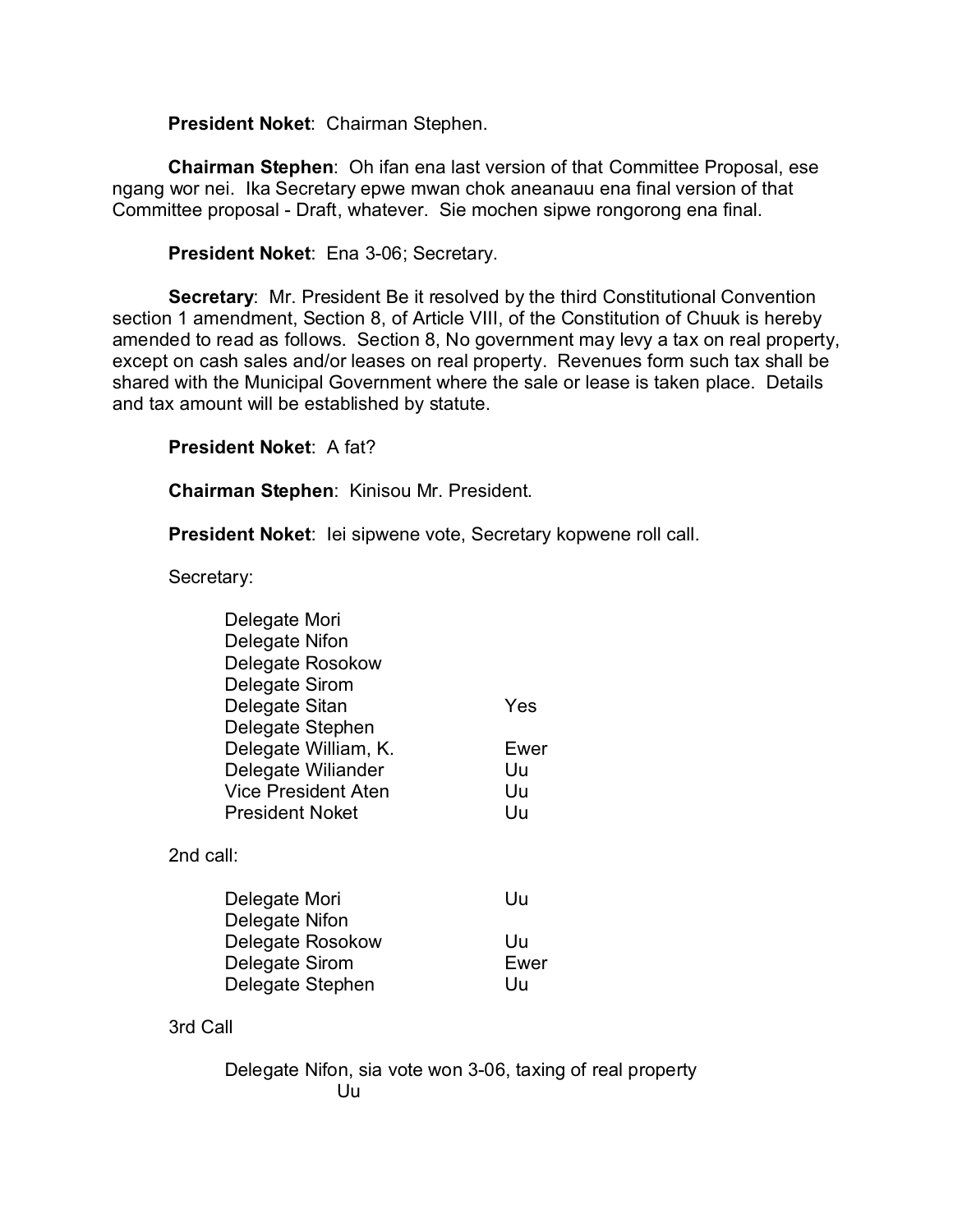Delegate Rosokow uwa fen utut Uu

Mr. President, chon uti - pungun utut won Committee Proposal No. 3-06; CD2 chon apasa yes - apasa 10 - apasa 1 - apasa U, 10. Chon apasa Apw, ese wor, chon rese nomw 4.

**President Noket**: Pokiten chon apasa 10, U, a pass ei proposal - Committee Proposal No. 3-06; lon aruen anea.

**Chairman Mori**: Omusano President, ren chok an epwe fatafatoch record, kose mochen ngang upwe tungor-ei ewe secretary epwe afata sefani ewe chon utti 1, U, iwe ka puan apasa chon utti 10, U. Kose mochen secretary epwe chok afataochu for the record.

**President Noket**: Kose mochen mwo afata Secretary.

**Secretary**: Mr. President omusalo ren ititingawen kapas me non awen ngang, nge pungun utut, chon utti Yes, 10, chon utti No, ese wor. Chon absent 4.

**Chairman Mori**: Kinisou chapur Mr. President.

**Chairman Stephen**: Kose mochen sipwe mwo asoso.

**President Noket**: Iwe pokiten a puan fat ewe seni nouch secretary, iwe a pass ewe CP No. 3-06; non aruen anea. Iei fansoun sipwe mwo asoso ekis.

### **Mwich a asoso, mwich a poputasefan.**

**President Noket**: Mwich a puan soposopono. Floor Leader William.

**Floor Leader William**: Ewer kinisou chapur Mr. President non ei wewe uwa puan wanong non motion pwe Convention epwe etiwa CP No. 3-15; non aruen anea. Second.

**President Noket**: A mokut a puan second pwe convention epwe etiwa Committee Proposal No. 3-15; non aruen anea. Secretary kopwe aneani porausen ena proposal.

**Secretary**: Mr. President, Committee Proposal 3-15; amending Section 7, Article X of the Chuuk State Constitution by deleting the mandatory requirement of the comprehensive system of Medical and Health Insurance to be established by Chuuk State Government for all employee, residence of the State of Chuuk.

**President Noket**: Iei fansoun soposopono memef won ena proposal. Floor Leader William.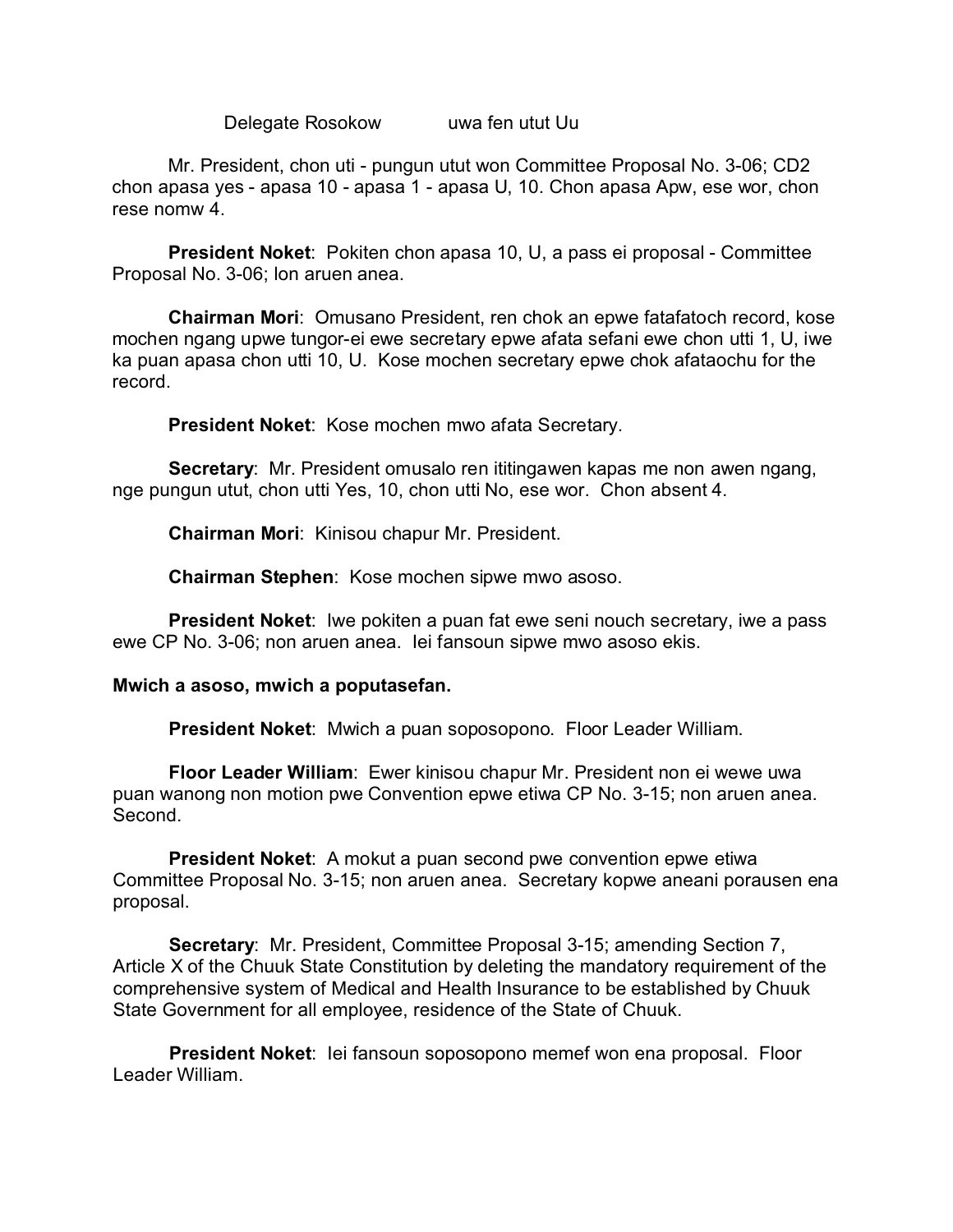**Floor Leader William**: Kinisou chapur ngonuk Mr. President, puan ita ai ei puan chok tungor ngeni members ika Delegates ren ach sipwe tongeni puan sokuru ena Proposal, ita ach tungor pwe sipwe puan ngeni aramas ar pung ar repwe tongeni puan decide-ni met nonomun me kokotun ena insurance. Mi enlet pwe mi och an epwe wor insurance non ach ei State, nge fan iten ekoch wewe, iei popun sia tungor ika ita - ach sipwe puan tongeni ngeni aramas ar repwe decide-ni ena mandatory ika epwe touu ika epwe nonm. Iei chok eu ach request. Kinisou chapur.

**President Noket**: Soposopono memef Delegate Sirom.

**Delegate Sirom**: Kinisou chapur Mr. President, puan ekis chok mefiei won nouch ei Committee Proposal No. 3-15; ngang ii upwe tungor - upwenefer tungor ngeni - upwene ika epwe tufich sia fen ngeni aramas repwene pusin finata kinisou inachok.

**President Noket**: Ese puan wor Chairman Stephen.

**Chairman Stephen**: Upwe chok mwo ii puan - tirow won Delegate Tuter, ren an nan era sipwe ngeni aramas repwene finata, finata an epwe tou mandatory ika esap tou? Pwata sise ngeni aramas repwe pusin challenge-ni en metoch. Ion e mefi pwe a aggrieve by the language iwe a pusin challenge-ni, upwe omusomus ngeni kich ren pun ngang uwa meen osukosuk ren ei metoch, usun ita uwa nom nefinen ruomon niekapepen nengin ai sanir ren ei metoch. Ina wewen tirow kan ren puan ena choice of language nge ina usun ai aucheani ei mettoch. At the same time puan wor ai fen tipemwaramwar an epwene touu en mandatory, in the end the people always decide ina usun met ai weweiti. Nge uwa chok pwarata ai tipemwaramwar won ei meen. Meni nein ekkei position upwene fiti. Mei och me ruosop, attractive me ruepek, ekkewe points fan iten ei proposal - ei provision. Kinisou chapur Mr.President.

**President Noket**: Chairman Rosokow.

**Chairman Rosokow**: Puan usun chok ma ii ekkewe memef, met sakofesenin an epwe - ach sipwe nieno me ikei, me wau eu chance ngeni outside, ina sakofesenin.

**President Noket**: Ese puan wor mefien emon. Ouwa monota ach sipwene utut. Ika ese chiwen wor mefien emon. Sipwene utut won ei proposal puan iwe chok, ika 10 re utti e pass ei proposal ika ese kuu 10, iwe ese pass ei proposal, ei Proposal 3-15; iei fansoun Secretary epwene koko it.

Secretary:

Delegate Mori **U** Delegate Nifon Delegate Rosokow **Ewer** Delegate Sirom Delegate Sitan Delegate Stephen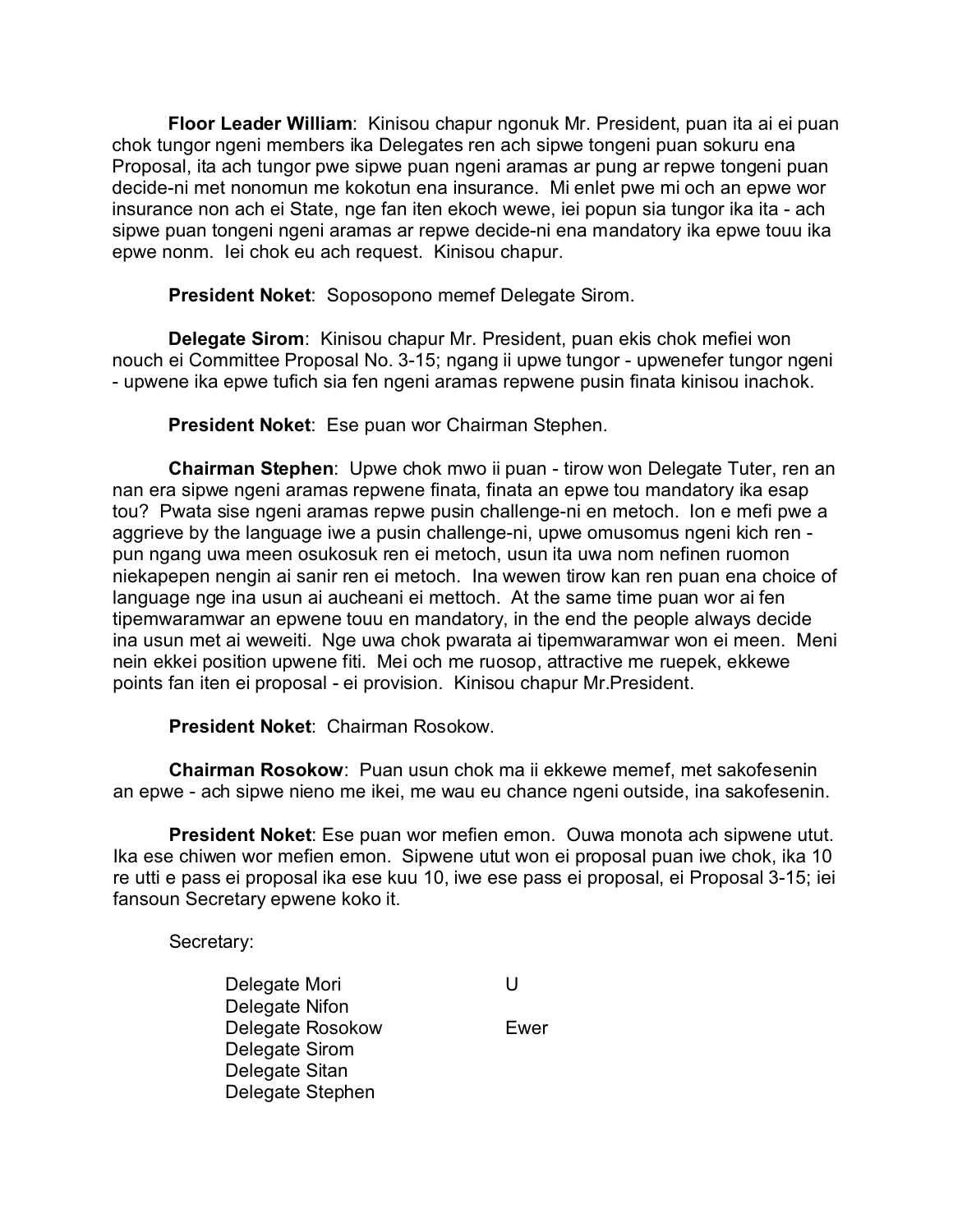| Delegate William, K.       | Ewer |
|----------------------------|------|
| Delegate Williander        | U    |
| <b>Vice President Aten</b> |      |
| <b>President Noket</b>     | U    |

2nd Call:

| Delegate Nifon      |            |
|---------------------|------------|
| Delegate Sirom      | Ewer       |
| Delegate Sitan      | Ewer (Yes) |
| Delegate Stephen    |            |
| Vice President Aten |            |

Mr. President, pungun utut won Committee Proposal No. 3-15; chon vote Yes, (7). Chon vote No, (ese wor). Chon rese ponueni iter, (3). Chon absent (4).

**President Noket**: Committee Proposal No. 3-15; ese pass non aruen anea. Iei fansoun sipwene angang won Committee Proposal No. 3-28; CD2. Floor Leader William.

**Floor Leader William**: Ewer, kinisou chapur Mr. President, fan iten ena wewe, sia puan wanong non motion pwe Committee Proposal No. 3-28; CD2, epwe ketiw non aruen anea. Second.

**President Noket**: A mokut a puan second pwe convention a etiwa Committee Proposal No. 3-28; CD2, non aruen anea. Secretary kopwe amweni ena proposal.

**Secretary**: Mr. President, CP No. 3-28;CD2, Committee Proposal to amend Section 9 - Article IX of Chuuk State Constitution by adding a new section relating to the - to the ethical conduct of all individuals in the Government in its political subdivisions, boards, commissions and other bodies.

**President Noket**: Iei fansoun discussion won ena proposal. Floor Leader William.

**Floor Leader William**: Ewer, ngang ita upwe chok ii kapas eis ika ei code of ethics ese wor non ach ei state iei sie pachenong ei new section.

**President Noket**: Ion epwe wisen ponueni ewe kapas eis. Vice President Aten.

**Vice President Aten**: Kinisou Mr.President, ese wor noun Chuuk State Code of Ethics. Ngang use sinei ika mi wor ekkei boards ir mi wor pusin ar code of ethics within the board, nge fan iten Chuuk State Government ese wor.

**President Noket**: A ponue ewe kapas eis.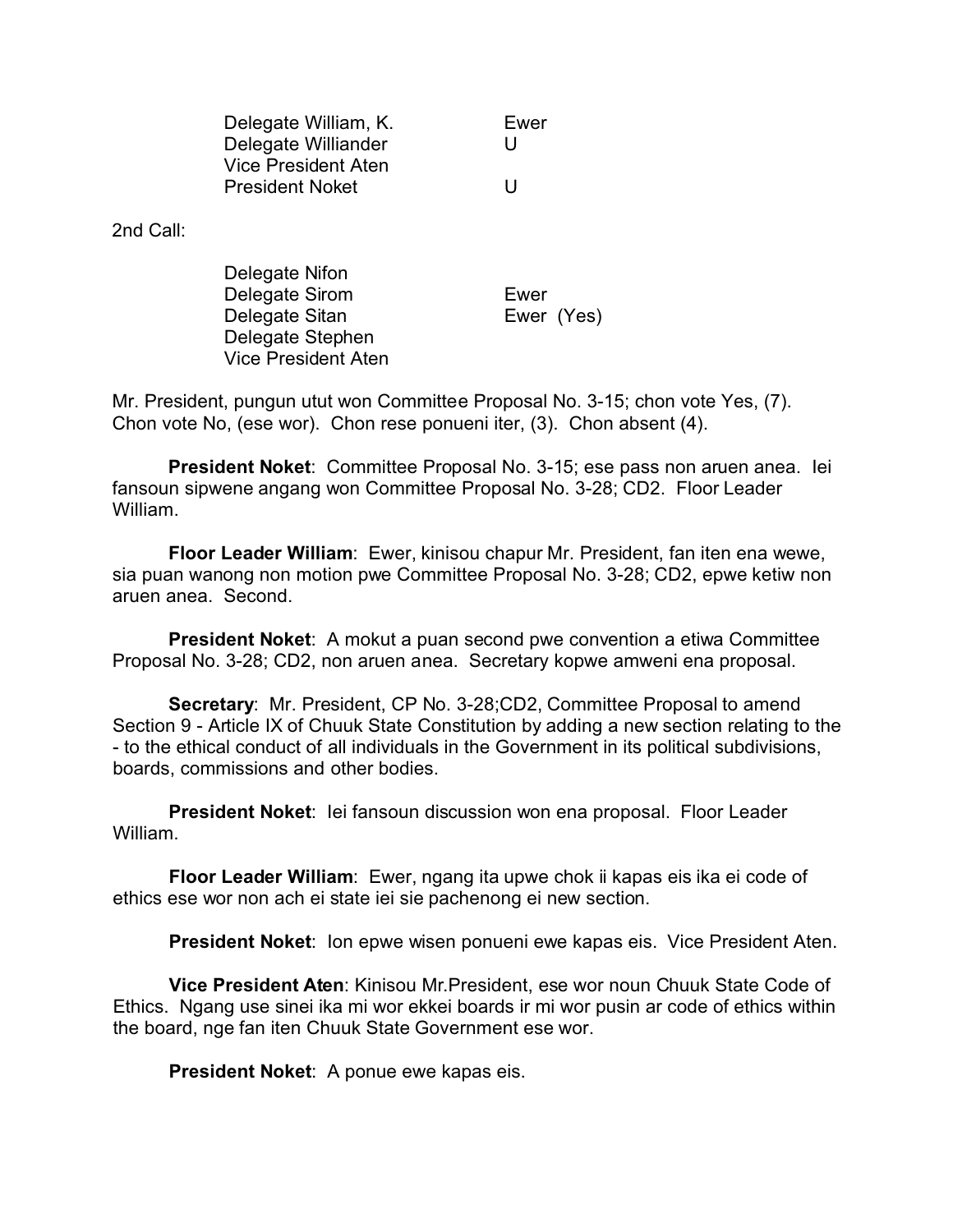**Floor Leader William**: Ewer, kinisou.

**President Noket**: Delegate Wiliander.

**Delegate Wiliander**: Ewer Mr. Presdient. Ai nuku iei och mettoch ika iei eu Committee Proposal 3-28, ei code of ethics eni ach we Committee of the Whole mi angang won ina epwe non ewe Thursday ika Friday. Ai nuku mi chommong ekkewe ekesiwin. Nge use sinei ika mi wor ren chienach delegate ren ekkewe final amendments ika floor amendments ngeni ekkewe amendments ren ewe original proposal. Kose mcohen sipwe mwo asoso.

### **Mwich a asoso, mwich a puan soposopono.**

**President Noket**: Soposopono mwich, discussion. Floor Leader William.

**Floor Leader William**: Ewer, kinisou chapur ika pwe ese chiwen wor poraus…..

**President Noket**: Chairman Mori.

**Chairman Mori**: Omusano Mr.President, ekis chok ai kapas eis ren terms iei use kuna terms won ei meen. Use sinei ika uchok nenengaw ngeni nge terms ren members won en ethics commission ika mi specify non ei proposal.

**President Noket**: Ion epwe tongeni ponueni ewe kapas eis. Floor Leader William.

**Floor Leader William**: Ewer, kinisou Mr. President. Ika usap mwanino non section subsection 4, the State Government must established a status ethics, commission and the code of ethics within a year after this article is in effect. Use sinei ika epwe ina ar repwe tongeni wanong terms ika nonomun ena commission. Nge mi pung pwe e ekis mwanino, ese nom non ekkena -

**President Noket**: Sipwe mwo asoso.

### **Mwich a asoso, a puan soposopono.**

**President Noket**: A poputasefan mwich. Sipwene mwan mina ewe amendment. Secretary epwe fori motion - emon epwe fori motion a wanong ekkena amendment, sa pass-ni ena amendment.

**Floor Leader William**: Kose mochen upwe mwo satiw chok ikan iwe upwap puan mutir niwinsefanito.

**President Noket**: Iwe sise chiwen quorum. Secretary kopwene wisen minanong ena amendment - ina kopwe fori ena motion, nge secretary a wisen aneanauu ena amendment, Iwe iei fansoun Floor Leader Sirom.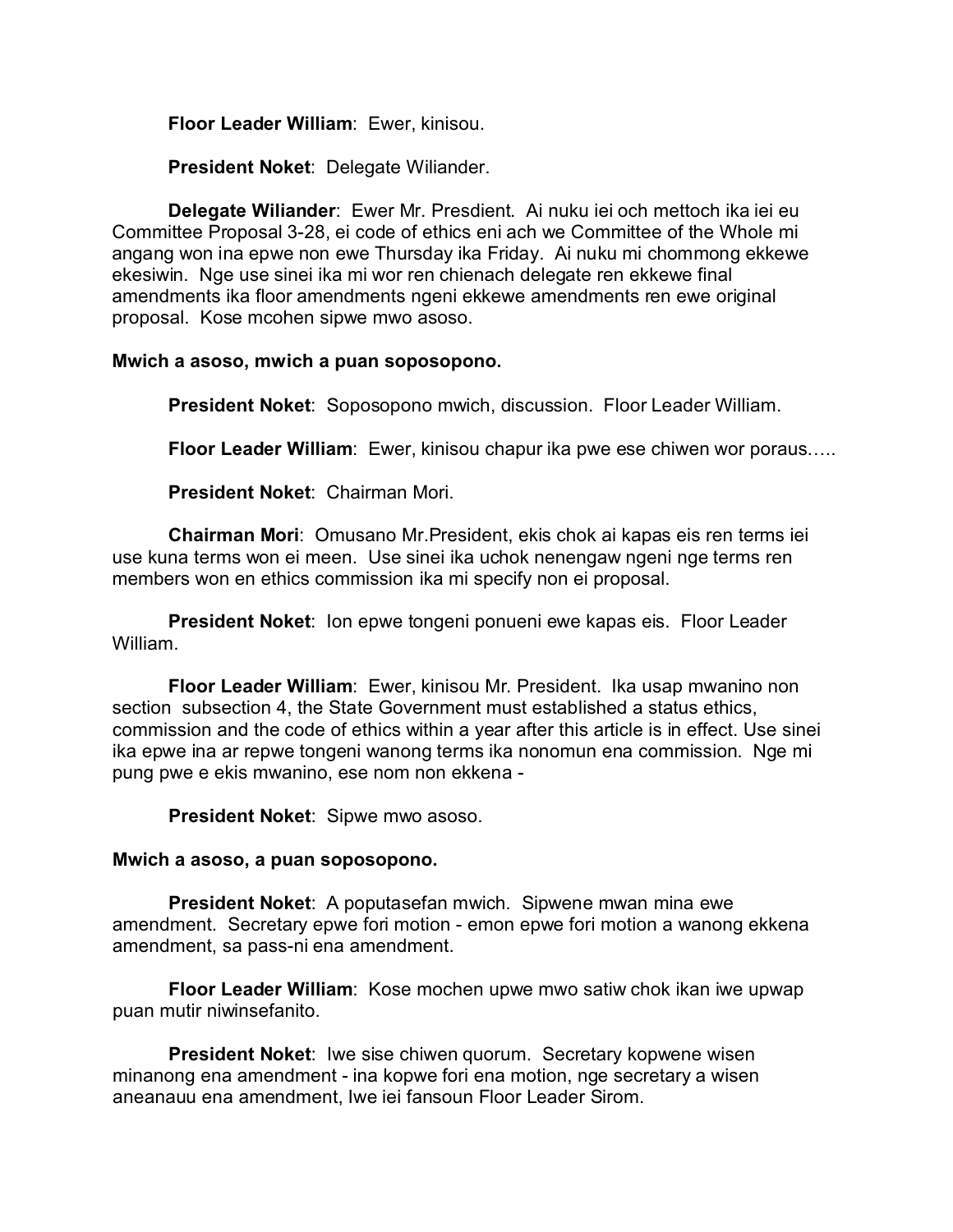**Floor Leader Sirom**: Iwe kinisou chpaur ren ekkewe weweoch sia wewefengen won non ewe asoso, iwe mi wor eu amendment ngeni ena CP No. 3-28; CD2, Secretary epwe mwan take care-ni ena amendment.

**President Noket**: Fori eu motion an epwe suspend ewe rule, ren written amendment.

**Floor Leader Sirom**: Mr. President, uwa fori non motion nge ewe Rules e require-ni written amendment epwe mwo suspended. Second.

**President Noket**: A mokut a puan second pwe ewe rule e require-ni written amendment epwe mwo suspended. Floor Leader Sirom. Fori ewe motion ren ewe amendment.

**Floor Leader Sirom**: President, uwa - non ewe asoso a wor ewe alapalapan amendment, iwe uwa fori lon motion nge mwich epwe etiwa ewe amendment. Second.

**President Noket**: A mokut a puan second pwe mwich a etiwa ewe amendment, sipwe rongorong ngeni secretary epwe aneanauu ewe amendment.

**Secretary**: Mr. President, ena amendment e weneiti Subsection 4 won line seni 27 tori page 2nd - aruen page line 7. Ena amendment line 27, seni ena unusen line 27 etiw won line 28, kauuno me won ena kapas establish epwe deleted. Iwe ena fos **The** epwe capitalize ena mesen **T**, iwe a era pwe The State ethics commission and the code ethics - code of ethics shall take effect - epwe inserted shall take effect own line 29th. Epwe read shall take effect within a year after this article is in effect. Iwe page ruu (2), line 7, epwe inserted eu minafon sentence murin ena period. Epwe era pwe; **The term of each member to serve on the commission shall be established by law**. Ikena ekena amendment, Mr. President. Second.

**President Noket**: A mokut a puan second pwe iwe ewe amendment committee Proposal No. 3-28; iei fansoun poraus won ewe amendment ika mi wor. Ika ese wor. Chairman Stephen.

**Chairman Stephen**: Ita ii upwe tungor ika sipwe mwo puan asoso, ika en mi muti ngeniei.

### **Mwich a asoso, a puan soposopono.**

**President Noket**: Mwich a poputa. Iei fansoun sipwene utut won ewe amendment, ika ese chiwen wor poraus. Chon tipeew ngeni pwe mwich a etiwa ewe amendment ngeni Committee Proposal No. 3-28; CD2, apasa U, chon rese tipeew ngeni apasa Apw. A carry ewe motion, ekkewe amendment ra tonong non ei Committee Proposal No. 3-28; Floor Leader Sirom.

**Floor Leader Sirom**: Ewer, kinisou chapur President, ika usap out of order, uwa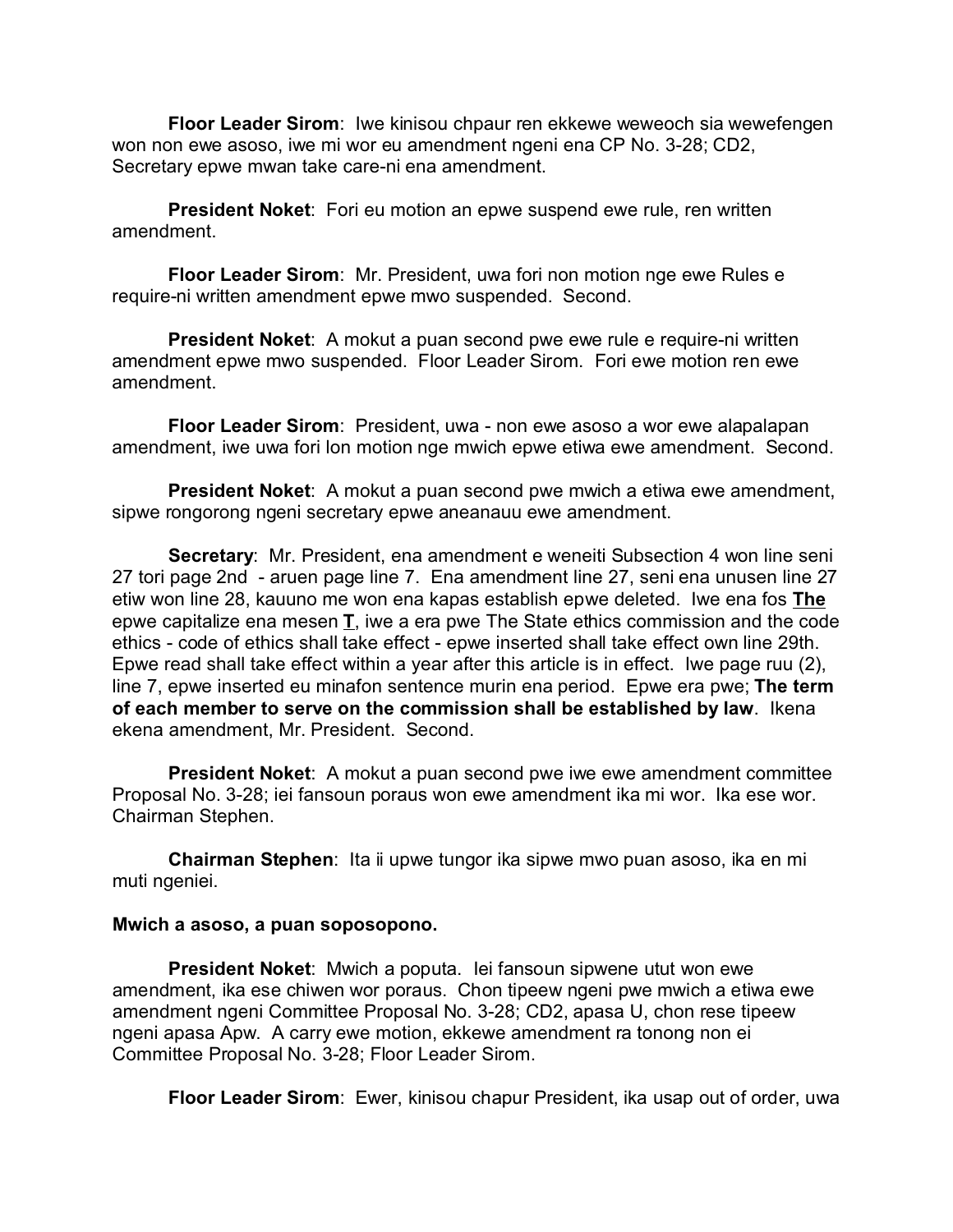fori lon motion pwe mwichenap epwene mweteta won item No. 8. Second.

**President Noket**: A mokut a puan second pwe Convention epwene ne puan niwinsefaniti item 8, non nouch na Order of Business. Floor Leader Sirom.

**Floor Leader Sirom**: Uwa fori non motion nge Convention epwe atiwa CP No. ……

**President Noket**: Chon tipeew ngeni pwe sipwene eta won ena item 8, won nouch na Order of Business apasa U, chon rese tipeew ngeni apasa Apw. A carry ewe motion. Floor Leader Sirom.

### **FIRST READING OF COMMITTEE PROPOSALS**

**Floor Leader Sirom**: Kinisou Mr. President, uwa amokutu nge mwichenap a etiwa Committee Proposal No. 3-35; Second.

**President Noket**: A mokut a puan second pwe mwichenap a etiwa CP No. 3-35; non ewin anea, iei fansoun Secretary kopwe mwo aneani.

**Secretary**: Mr. President, CP 3-35, to amend Section 4 of Article IX of the Chuuk State Constitution to increase the terms of Special Prosecutor.

**President Noket**: Iei fansoun memef won ewe Proposal. Mwich epwe mwo ekis asoso.

#### **Mwich a asoso, mwicha a soposopono.**

**President Noket**: Soposopono won CP NO. 3-35; soposopono memef. Chairman Nifon.

**Chairman Nifon**: Uwa fori motion pwe a koukutiw anini. Second.

**President Noket**: A mokut a puan second pwe a koukutiw anini chon tipeew ngeni ewe motion, apasa U, chon rese tipeew ngeni apasa Apw. Iei sipwene utut won CP No. 3-35; non ewin anea. Chon tipeew ngeni pwe Mwich a pass-ni Committee Proposal No. 3-35; non ewin anea, apasa U, chon rese tipeew apasa Apw. A pass CP No. 3-35; non ewin anea. Floor Leader Sirom.

**Floor Leader Sirom**: Mr. President, uwa amokutu nge mwichenap a etiwa CP No. 3-36; non ewin alea. Second.

**President Noket**: A mokut a puan second pwe Convention a etiwa Committee Proposal No. 3-36; non ewin anea. Secretary kopwe aneanauu porausen ei proposal.

**Secretary**: Mr. President CP No. 3-36; to amend Section 4 of Article IX of the Chuuk State Constitution with reference to the powers and functions of the Independent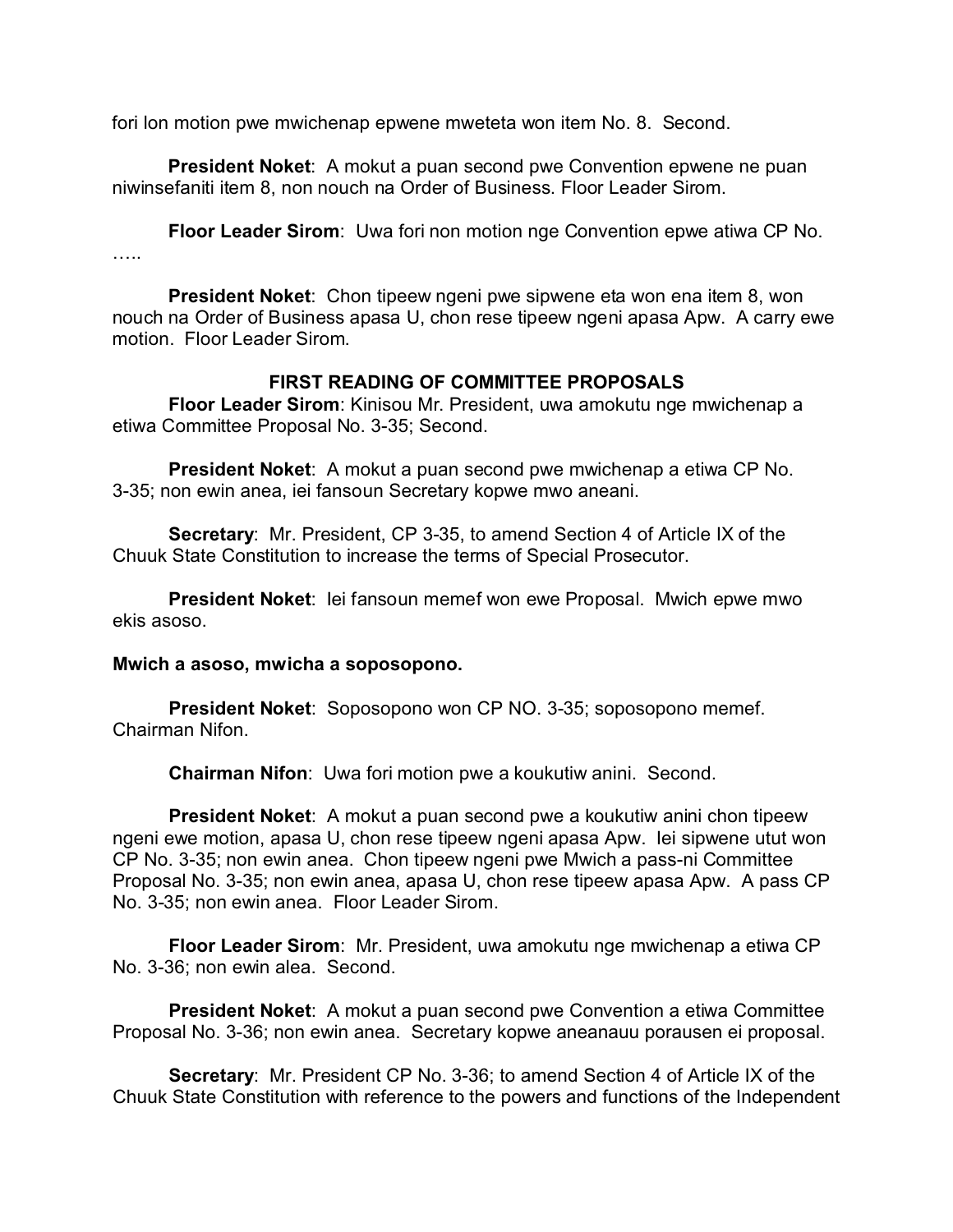Prosecutor, and how he/she to be selected.

**President Noket**: Iei fansoun discussion won ena Proposal. Chairman Nifon.

**Chairman Nifon**: Mr. President, uwa fori motion pwe a koukutiw poraus won ena Committee Proposal No. 3-36; Second.

**President Noket**: A mokut a puan second pwe a koukutiw poraus won ena Committee Proposal No. 3-36; chon tipeew ngeni repwe apasa U, chon rese tipeew ngeni apasa Apw. A koukutiw anini. Iei fansoun sipwene utut won ena Committee Proposal No. 3-36; non ewin anea. Chon tipeew ngeni pwe Convention a etiwa Committee Proposal No. 3-36; non ewin anea apasa U, chon rese tipeew ngeni apasa Apw. A pass CP No. 3-36; non ewin anea. Floor Leader Sirom.

**Floor Leader Sirom**: Kinisou chapur President. Ua amokutu nge Mwichenap a etiwa Committee Proposal NO. 3-37; non ewin anea. Second.

**President Noket**: A mokut a puan second pwe Committee Proposal No. 3-37; a ketiw meren Mwichenap. Iei fansoun Secretary epwe aneani ewe Proposal.

**Secretary**: Mr. President, CP No. 3-37; to amend Section 9,§(a) of Article VIII of the Chuuk State Constitution by deleting the mandatory requirement that the Public Auditor be a CPA to read as fallows.

**President Noket**: Iei fansoun poraus. Chairman Nifon.

**Chairman Nifon**: Mr. President, me mwen ai upwe esipano anini ika poraus won ei meen, ita upwe chok mwo - ei meen e ura sipwe oturauu en requirement an epwe emon CPA ika enan mandatory requirement?

**President Noket**: Asoso mwo ekis.

### **Mwich a asoso, mwich a popusefanita**

**President Noket**: Chairman Nifon.

**Chairtman Nifon**: Mr. President, uwa kinisou fan iten ekkewe awewe non ewe fansoun asoso, a fatoch ai ekiek won nonomun ei proposal, ina pwata uwa fori motion pwe a koukutiw poraus. Second.

**President Noket**: A mokut a puan second pwe a koukutiw anini won ena Committee Report No. 3-37; chon tipeew ngeni pwe a koukutiw anini apasa U, chon rese tipeew apasa Apw. A koukutiw anini. Iei fansoun sipwene utut won ena Committee Proposal No. 3-37; chon tipeew ngeni pwe Convention a pass-ni CP No. 3-37; non ewin anea, apasa U, chon rese tipeew ngeni apasa Apw. A pass CP No. 3-37; non ewin anea. Floor Leader Sirom.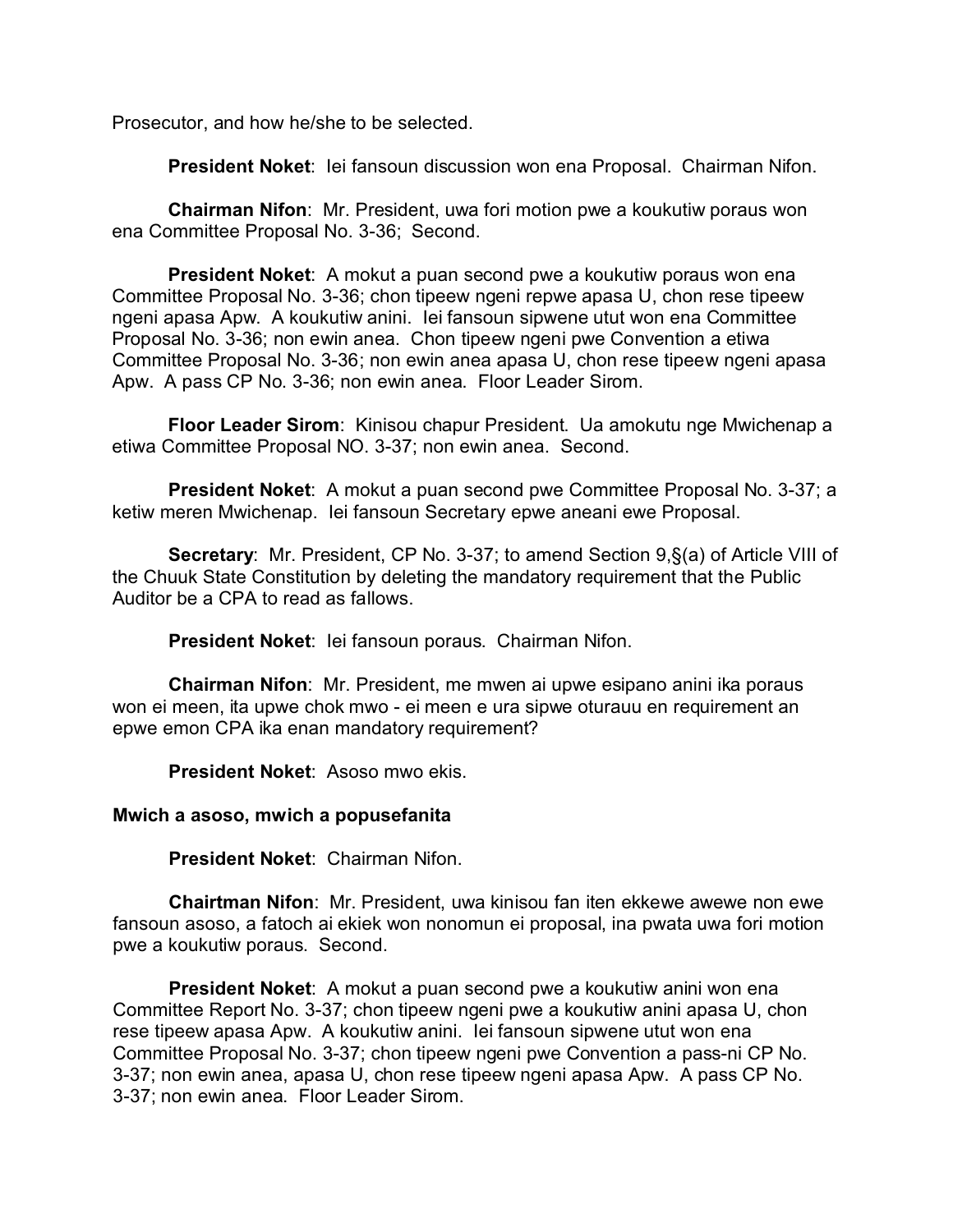**Floor Leader Sirom**: Sipwe mwo asoso.

### **Mwich a asoso, a puan popusefanita.**

**President Noket**: Floor Leader Sirom. Mesen (d) CP No. 3-38;(e) CP No. 3-39; ren chok information.

**Floor Leader Sirom**: Omusalo upwe angei ekkena meen pun ese ii nom rei. Kich mi asoso.

### **Mwich epwe asoso, mwich a popusefanita.**

**President Noket**: Mwich a popusefanita. Floor Leader Sirom.

**Floor Leader Sirom**: Ewer, kinisou chapur Mr. President, uwa amokutu nge Mwichenap a etiwa Committee Proposal No. 3-38; Second.

**President Noket**: A mokut a puan second pwe convention a etiwa Committee Proposal No. 3-38; non ewin anea. Secretary kopwe aneani ena proposoal.

**Secretary**: Mr. President, CP No. 3-38; amending Article V of the Chuuk State Constitution by adding a new section IX regarding transition for the Legislature.

**President Noket**: Iei fansoun memef won ena Committee proposal.

**Chairman Nifon**: Mr. President.

**President Noket**: Chairman Nifon.

**Chairman Nifon**: Ekis chok ai kapas eis. Mi puan namot en first Monday an en tonong, shall be held on the first Tuesday, after the first Monday, in July.

**President Noket**: Ewer. Oupwe recognize-ni ei Chair akom, otherwise you pay penalty. Chairman Mori.

**Chairman Mori**: I apologize Mr. President, ita ngang uwa ekieki nge kich mi nom won asoso. Iwe kose mochen ngang upwe tungor sipwe mwo ekis asoso.

**President Noket**: Sipwe asoso.

### **Mwich a asoso, a puan niwinsefan.**

**President Noket**: Sa niwinsefan, Chairman Nifon.

**Charman Nifon**: Kinisou Mr.President, pokiten puan ewe awewe non ewe asoso, uwa fatafatoch ren met popun a puan wor en first Monday, iwe ina popun ngang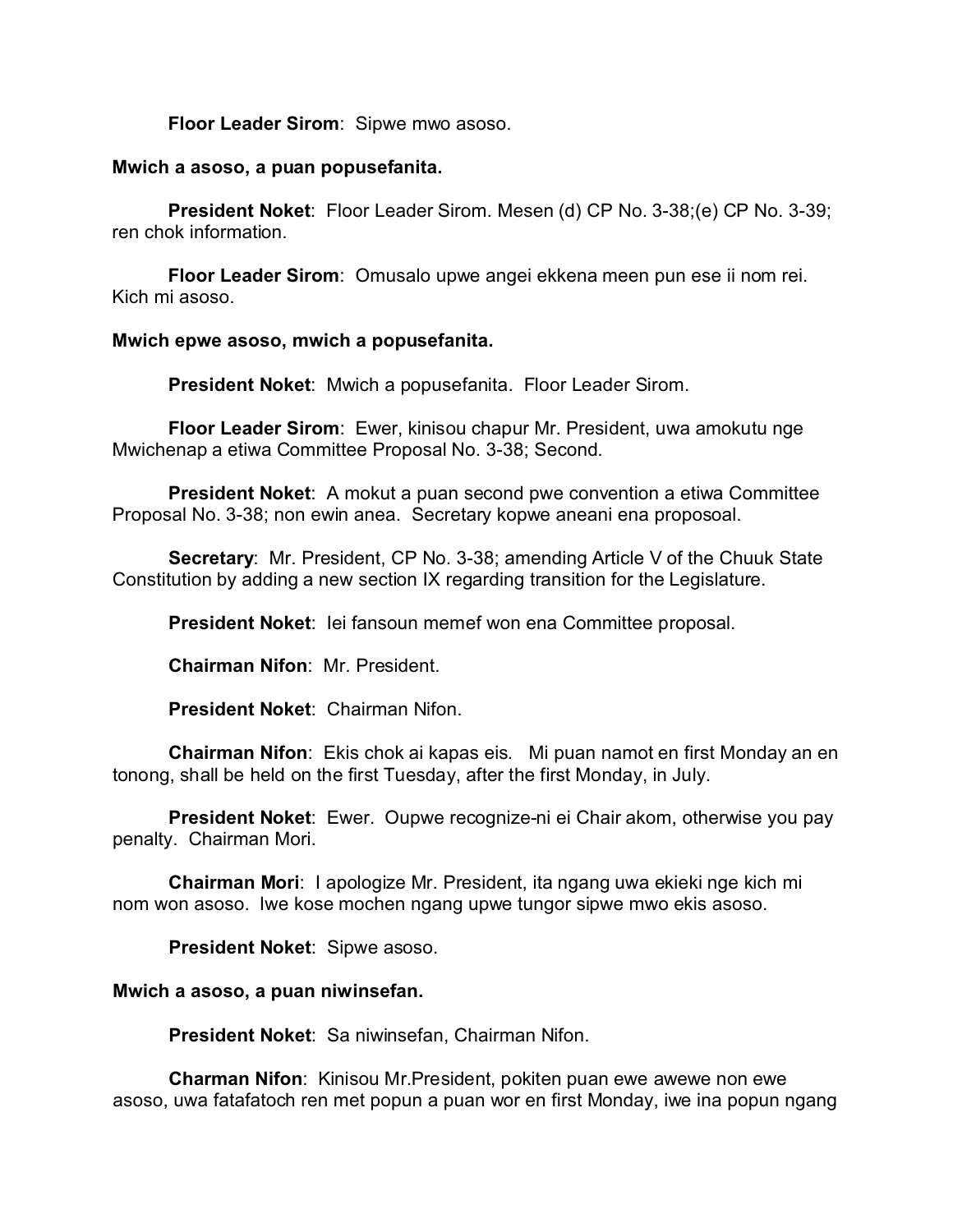uwa puan fori motion pwe a koukuitw poraus won ei proposal. Second.

**President Noket**: A mokut a puan second pwe a koukutiw poraus won ei Committee Proposal No. 3-38; non aewin anea. Iei fansoun ika ese chiwen wor memef, sipwene utut. Chon tipeew ngeni pwe a ukutiw anini won ewe CP No. 3-38; apasa U, chon rese tipeew apasa Apw. A carry ewe motion. Iei fansoun sipwene utut won ewe Committee Proposal No. 3-38; chon tipeew ngeni pwe Mwich a etiwa Committee Proposal No. 3-38; apasa U, chon rese tipeew ngeni apasa Apw. A pass Committee Proposal No. 3-38; non ewin anea.

**Charman Nifon**: Mr. President.

**President Noket**: Chiarman Nifon.

**Chairman Nifon**: Kose mochen sipwemwo asoso.

**President Noket**: Mwich epwe mwo asoso.

### **Mwicha a asoso, a puan niwinsefan**.

**President Noket**: Mwich a niwinsefan. Chairman Nifon.

**Chairman Nifon**: Kinisou Mr. President, uwa yield ai ei floor ngeni Floor Leader.

**Floor Leader Sirom**: Sia tik ian.

**Chairman Nifon**: CP - 39.

**Floor Leader Sirom**: President, uwa amokutu nge mwichenap a etiwa Committee Proposal No. 3-39; non ewin anea. Second.

**President Noket**: A mokut a puan second pwe Convention a etiwa Proposal No. 3-39; non ewin anea. Secretary kopwe mow aneani ena proposal.

**Secretary**: Mr. President, CP No. 3-39; amending Article VI of the Chuuk State Constitution by adding a new Section 7, §(b) regarding transition for the Governor and Lt. Governor.

**Chairman Nifon**: Mr. President.

**President Noket**: Chairman Nifon.

**Chairman Nifon**: Mr. President sia ii weweiti non ewe asoso pwe ei anapanap puan usun chok ewe transition ren Legislative, ina pwata uwa puan ii fori motion pwe a koukutiw anini won ei proposal. Second.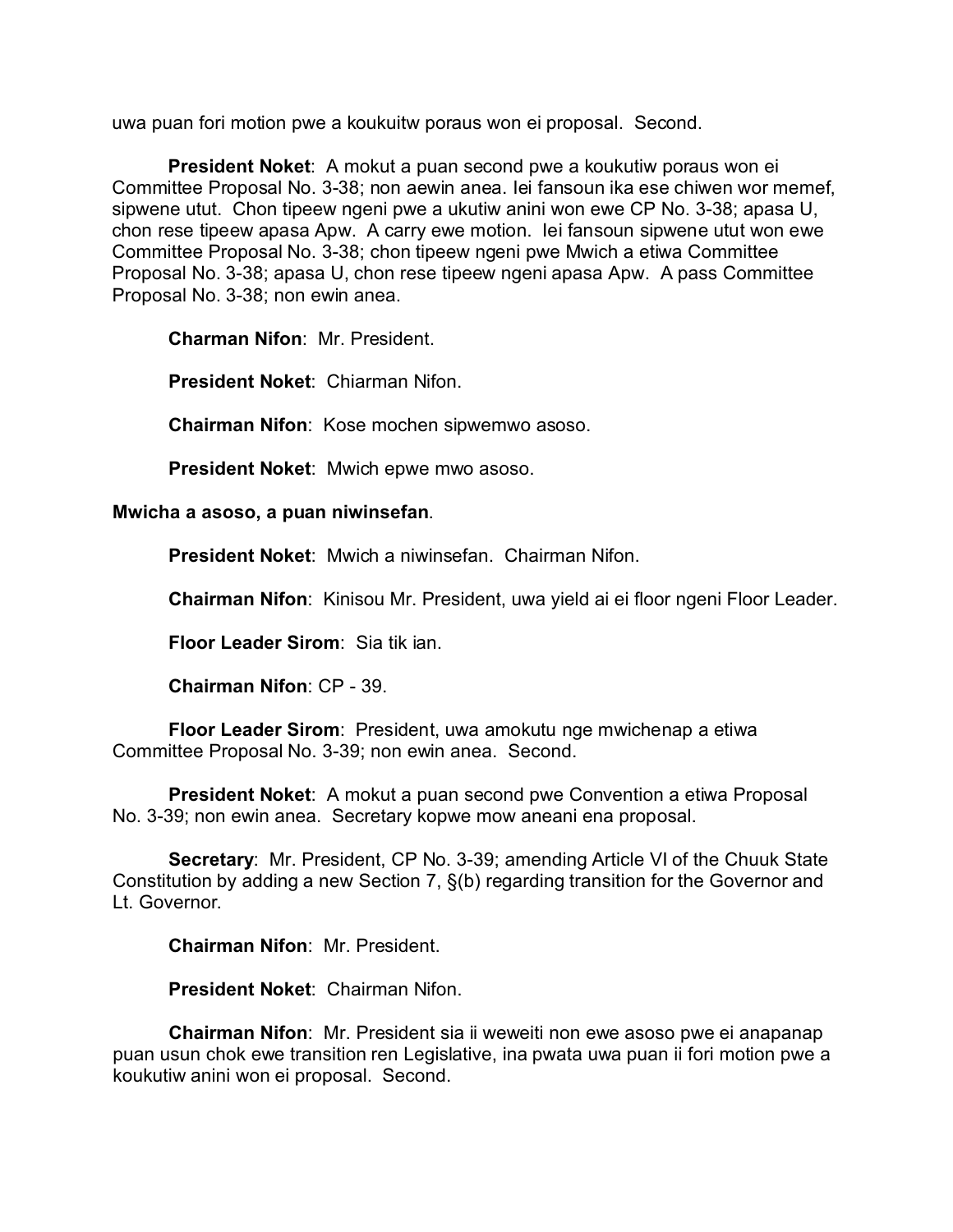**President Noket**: A mokut a puan second pwe a koukutiw anini won ei Propopsal. Ika ese wor mefien emon, sipwene utut. Chon tipeew ngeni pwe a ukutiw anini won ei proposal No. 3-39; apasa U, chon rese tipeew ngeni apasa Apw. A pass, a koukutiw anini won ei Committee Proposal No. 3-39; iei fansoun sipwene utut won ena Proposal No. 3-39; Chon tipeew ngeni pwe Mwich a pass-ni Committee Proposal No. 3-39; won ewin anea, apasa U, chon rese tipeew ngeni apasa Apw. A pass Committee Propsoal No. 3-39; non ewin anea. Sipwe mwo ekis asoso.

### **Mwich a asoso. A puan poputasefan.**

**President Noket**: Iei sia nom won item 14th. Miscellaneous business. Any miscellaneous, Chairman Mori.

## **MISCELLANEOUS BUSINESS**

**Chairman Mori**: Kinisou Mr. President, kinisou chapur, ai nuku sia tik won ewe aukukun a pwa ewe kuranto, non eu marosong. Sia pweninong nge a torikich monunu, eiengaw, a mwet foun pechech chon sa, nge fakkun achocho ngeni chok pwe sipwe tori tep. Ngang upwe tungor ngeni kich meinisin sipwe ii atoura ngeni enan tep ach sipwe amuchu ach ei marosong. Kinisou chapur Mr. President.

**President Noket**: Iwe ina sipwe amuchu ach miscellaneous nesor ach sipwe say good bye ngeni iokan repwe ne sai. Ika esw wor…..

**Chairman Nifon**: Mr. President.

**President Noket**: Chariman Nifon.

**Chairman Nifon**: Ekis chok puan ngang. Ita upwe tungor pwe sisap chiwen wor met sipwe withdraw - sipwene close-ei withdraw. Deposit chok esap chiwen wor withdraw. Pwe site withdraw, withdraw, withdraw, iwe muchuno September nge sise wes.

**President Noket**: Mi pung, ina ii ena ee withdraw-ni ekkei. Chairman Mori.

**Chairman Mori**: Uwa move pwe sia mwo asosono ikenai tori kunok 2:00 nesor.

**President Noket**: Me mwen ach sipwe entertain-ni ewe motion mi pochokun, upwe chok tungor ngeni ewe Chairman - secretary, pwe repwe aninis fengen me staff ar repwe combine- meinisin ekkena proposals repwene angnag fengen won pwe iei chok fansoun fori pwe ika apwan nomono, nomono, iwe epwe puan osukosuk, ai tungor. Iwe ewe motion mi pochokun. Chon tipeew ngeni pwe Mwich a sareno tori nesor kunok 2:00, apasa U, chon rese tipeew ngeni apasa Apw. A carry ewe motion, Mwich a sareno tori kunok 2:00 nesor.

A katonong seni